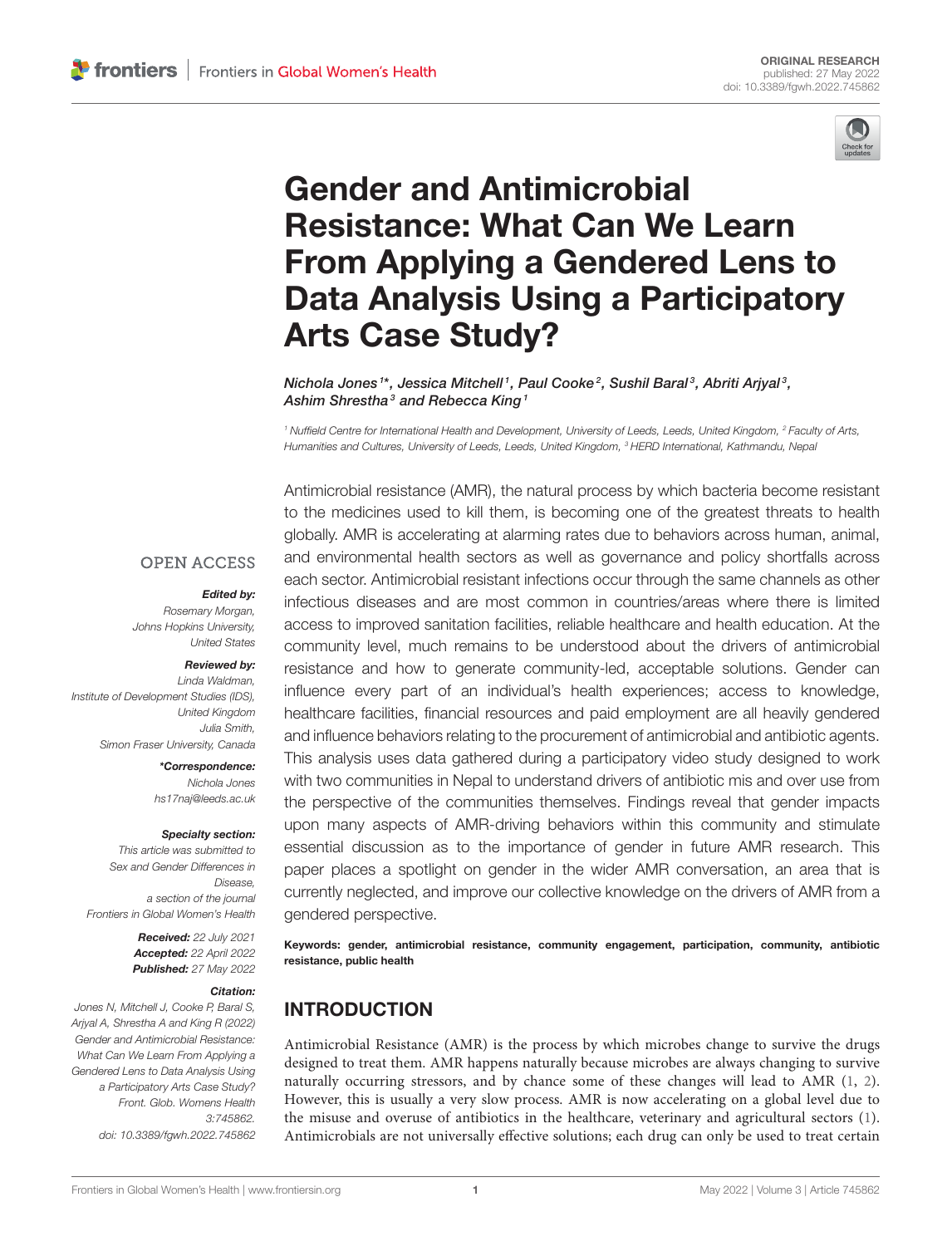bacteria. If a drug is used on the wrong bug, it will not destroy it but instead stress the microbe which could, in turn lead to AMR developing. The more a microbe is exposed to an antimicrobial, the more likely it is to find ways to change and survive [\(6\)](#page-13-0). AMR is a problem because it renders treatments such as antibiotics useless. This means common infections may no longer be treatable and could once again become killers [\(2,](#page-12-1) [7\)](#page-13-1). Indeed, AMR is already responsible for around 700 000 global deaths per year, and this could rise to over 10 million per year by 2050 [\(7\)](#page-13-1). Therefore, the continued use of antimicrobials without prescription, diagnosis or adherence to guidance is very dangerous. Additionally, the unmanaged disposal, and run-off, of antimicrobials from human and animal sources allows both waste antimicrobials and resistant microbes to enter the environment, risking the spread of AMR on a larger scale and at great financial cost. The World Bank suggested that the health and economic cost of failing to regulate AMR this decade could reduce gross domestic product by 3.8% by 2050 [\(3\)](#page-13-2). Antimicrobial resistant 46 infections occur through the same channels as other infectious diseases and are most 47 common in countries/areas where there is limited access to improved sanitation facilities, 48 reliable healthcare and health education [\(2,](#page-12-1) [4,](#page-13-3) [5\)](#page-13-4).

This paper considers the interaction between gender and the drivers of AMR. In order to address AMR, we must develop effective ways to change behaviors that drive AMR [\(8\)](#page-13-5). To do this, though, we must develop nuanced understandings of the behaviors that drive AMR at different levels. There is a need for research which focuses on the "human face" of AMR; interventions informed by the lived experiences of individuals that consider factors such as gender in forming effective and equitable solutions to the drivers of AMR [\(9\)](#page-13-6). Research must move beyond aggregate surveillance toward unpacking factors such as gender that impact AMR-driving behaviors. For the purposes of this paper, sex refers to biological attributes and gender refers to the patterns of behavior that are attributed to biological sex, and which are constructed from factors such as media, religion, family traditions etc. rather than biological factors alone [\(10\)](#page-13-7).

Some of the sex-desegregated data available in the wider AMR literature suggests that there are trends that differ between male and female participants. The sex of a patient can impact patterns in prescribing behaviors. For example, in Estonia one study found that women were more likely than men to be prescribed antibiotics unnecessarily [\(11\)](#page-13-8). Interestingly, this differs by study population; a 2007 study in Tanzania found that men were more likely to be prescribed antibiotics unnecessarily [\(12\)](#page-13-9). These trends are likely to be shaped in part by gender norms, though this needs further unpacking. Emerging research in Germany gives gender-based behaviors in handwashing as a potential explanation for male participants across a surveillance network to be twice as likely to have an AMR infection than women [\(13\)](#page-13-10).

Gender inequalities can influence the level of access to various health facilities. Where patriarchal values are prominent, boys and men are often prioritized for treatment over female family members [\(14\)](#page-13-11). Gender norms shape health needs and use of medications through access to and utilization of health services, decision-making power, access to and control over resources (including paid employment) as well as high-risk behaviors in relation to the seeking and use of antibiotics and antimicrobials [\(15\)](#page-13-12). In 2018, the WHO published a working paper that promotes an enhanced focus of gender and equity in relation to AMR [\(9\)](#page-13-6). The guidance document describes how better understanding risk factors and drivers, as well as who might "fall through the net" is essential in reducing AMR. Although recognition for both biological and social determinants of health are impacting AMR is rising, there is currently little corresponding analysis of how gender might impact the values that underpin and drive behaviors that affect AMR [\(15\)](#page-13-12). This analysis aims to address this dearth in the literature; focusing specifically on gendered themes emerging from a qualitative set of data that uses community engagement methods to explore AMR drivers at the community level.

Engaging target communities using participatory methods can enhance our understanding of the behavioral mechanisms that drive AMR at community level and help to address the inappropriate demand for antimicrobials, including antibiotics. Interdisciplinary research that combines arts-based approaches and health topics can provide researchers with a wider range of investigative and communicative tools than traditional health research methodologies [\(16\)](#page-13-13). Effective interdisciplinary research equips researchers and policy makers with nuanced solutions to complex, multifaceted health problems, such as AMR [\(17,](#page-13-14) [18\)](#page-13-15). Participatory Video (PV) is an arts-based methodology that has been used across multiple health and social topics in recent years to co-produce knowledge with often under-represented communities [\(19\)](#page-13-16). Participants in a PV study are typically equipped with topic knowledge and skills in making their own videos. Through this engagement method, community members are able to represent their own needs, control their own narrative and generate educational tools that are locally and contextually appropriate [\(19,](#page-13-16) [20\)](#page-13-17).

AMR is a particular concern in Nepal, caused in part by misuse, overuse and underuse of antibiotics [\(21\)](#page-13-18). Nepal also experiences high incidences of AMR infections due to poor health systems, infection prevention measures and infection control [\(22\)](#page-13-19). A 2015 national report found issues such as "irrational" or non-prescription use, over-the-counter availability of antimicrobials, poor laboratory facilities and lack of appropriate surveillance systems to be among contributing factors to the rise of AMR in Nepal [\(23\)](#page-13-20). Animal health also plays a large role in Nepal's AMR drivers; farming practices in poultry, beef and dairy production often include use of antimicrobials for prophylaxis and growth promotion [\(22\)](#page-13-19). There are health posts present in both study sites included in this analysis. These health posts are free at the point of service, run by the Government of Nepal and provide community members with free medicines and health advice from Female Community Health Volunteers, nurses and doctors. Private pharmacies are a common feature in Nepal and are often considered to be a first point of contact for people seeking healthcare. These private pharmacies often dispense antibiotics at higher rates than WHO guidance recommends; on average Nepali pharmacies dispense at least one antibiotic to ∼38% of patients (this reaches 59%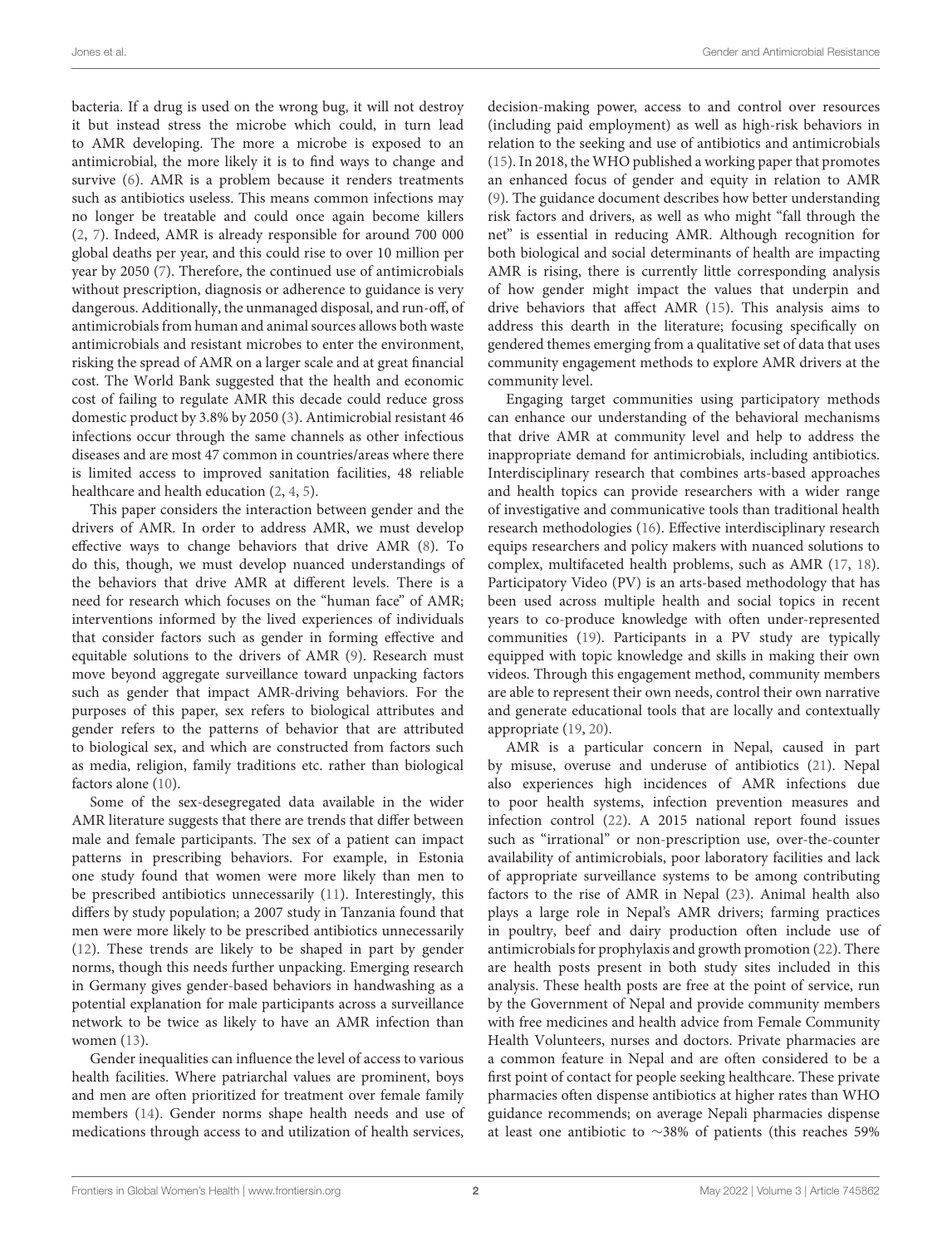for unlicenced pharmacies) where the WHO guides that average dispensary rates should fall between 20 and 26% [\(24\)](#page-13-21).

The analysis in this paper will use the data generated during a participatory video study, based in Nepal, to describe the gendered behavior patterns within a community that relate to AMR drivers. The Community Arts Against Antibiotic Resistance Nepal project (CARAN) was piloted across one urban and one peri-urban area of Kathmandu with an aim to scope the local-level knowledge, attitudes and practices related to antibiotics and generate videos to be disseminated at community events to generate and share community-level knowledge on AMR reduction. The outputs of the CARAN project were films, transcripts of workshops, transcripts of focus group discussions (FGDs) with participants and film audiences and reflective fieldnotes from facilitators. The CARAN project did not place gender as a focus for their intervention, therefore this manuscript presents a descriptive analysis of what themes emerge from this data set. Although the CARAN project did not set out to look at gender specifically, initial readings of the films and transcripts showed trends in responses according to gender, as well as a strong presence of gendered behavioral norms relating to aspects of the health system, prompting this more in-depth analysis of the gendered behaviors that drive AMR at the community level. During the process of analysis and writeup, there are opportunities to critically reflect on the ways in which participants of the project view and chose to represent their own gendered experiences related to AMR. This paper will use an adapted health systems research framework to present the gender-based themes emerging from this data. In doing so, this paper aims to show the value in placing gender as a focus of future AMR research, especially when looking at the community level, behavioral drivers of AMR.

# METHODS

This is a descriptive qualitative analysis of a data set generated though community-based practices and aims to present gendered themes from within the data. This analysis uses data generated through a participatory video project run in Nepal between 2017 and 2019. The Community Arts Against Antibiotic Resistance Nepal (CARAN) project was conducted by researchers in the University of Leeds (UK) and HERD International (A Nepal-based health research organisation). The project was run across one peri-urban site in Chandragiri Municipality and one urban settlement in Bhaktapur Lockanthali. The study sites were selected by HERDi researches considering sociocultural diversity and range of rural and urban settings. A total of 20 participants took part in workshop activities (11 women, 9 men) across the two sites, participants were identified by gatekeepers from each community and were selected to be as diverse as possible, in order to generate a wide view on antibiotic use and misuse at the community level [\(25\)](#page-13-22). Participants were all over 18 years, living in the selected study sites and represented different castes, incomes and professional backgrounds. Participants ranged in age from 25 to 53 years and included both men and women from different occupations and education levels.

Study participants took part in a series of five workshops where they were introduced to the issue of AMR through activities and trained on how to make their own films. As the workshops progressed, participants were encouraged to explore local issues relating to AMR, consider how to represent these through the medium of video and how these issues might be addressed moving forwards. Researchers supported participants to choose topics that were relevant to their daily lives, plan their stories using story-boarding methods and ensured that all messages in the films were factually accurate when relating to AMR. Participants took part in activities designed to build their understanding of AMR throughout, including activities based on WHO information, guidance and quizzes. Throughout the workshops, participants were encouraged to build their understanding of AMR and apply their learning to the local context to identify drivers of AMR and potential community-appropriate solutions to these drivers. Facilitators provided clear and factual information on AMR and repeated any information or activities as necessary to ensure each participant understood the topic before filming activities began. For full details on the CARAN project methods, please see [https://ce4amr.leeds.ac.uk/wp-content/uploads/sites/84/](https://ce4amr.leeds.ac.uk/wp-content/uploads/sites/84/2019/11/CARAN-manual-version-1.1-1-min.pdf) [2019/11/CARAN-manual-version-1.1-1-min.pdf](https://ce4amr.leeds.ac.uk/wp-content/uploads/sites/84/2019/11/CARAN-manual-version-1.1-1-min.pdf) for a manual detailing each activity. The CARAN project was granted ethical approval in 2017 by both the University of Leeds (PVAR 17- 029) and the Nepali Health and Research Council (211 2018). This analysis has been completed separately to the original data collection, led by a PhD researcher at the University of Leeds (NJ).

In addition to workshops, participants took part in focus group discussions to provide feedback on their experiences during the project. All project activities were conducted in Nepali (the local language) by experienced health-research facilitators. All HERD International facilitators were trained in participatory video methods prior to conducting project activities. Recordings of workshops, interviews and FGDs were transcribed into English by linguists with fluent Nepali and English. The intervention also resulted in the co-production of six short films, which were included in this analysis as a data source alongside transcripts. A total of ten transcripts were analyzed in this paper; 6 detailing activities across 10 workshops (5 workshops per participant cohort) and 4 focus group discussions (FGDs) attended by 23 community members in total.

# LIMITATIONS OF THE DATASET

The original CARAN project was designed to look at community level drivers of AMR and therefore did not explicitly collect data with gender as a focus. The authors of this paper recognize that, because of this, the data set used for analysis was limited. However, during initial readings of the CARAN data, it became clear that gendered themes were present in the data. The research team felt it was important to explore emergent themes coming from the data that related to gender by applying this analysis.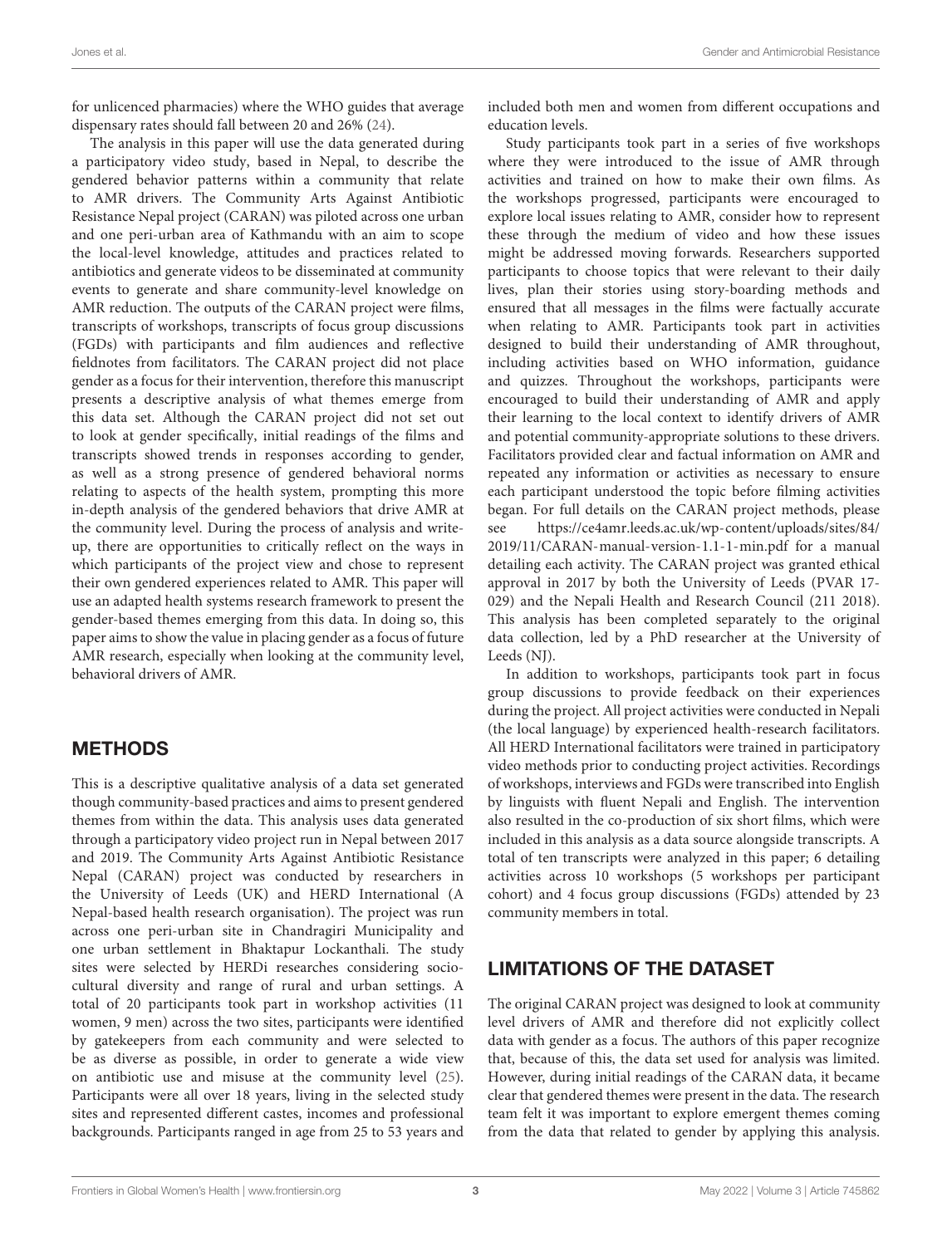Our research team conducted a critical reflection of the CARAN project's use of PV in this setting and found that the topics and discussions present in the data emerged organically from workshop participants' understanding of AMR in the local context [\(20\)](#page-13-17).

# Analysis

This analysis is guided by a Health Systems Research framework that was developed by Morgan et.al to unpack gendered power dynamics relating to health systems [\(26\)](#page-13-23). This paper presents a descriptive analysis of the gender-related themes that emerged from the CARAN data, using this framework as a guidance. This paper will present gender-based themes within the CARAN data, highlighting the value of applying a gendered lens to data analysis in AMR research. The Morgan et.al framework contains four basic categories that relate to the differences in power experienced by gender; who has what, who does what, how values are defined and who decides [\(26\)](#page-13-23). This initial health systems research framework provided a-priori codes. Further emergent codes came from iterative thematic analysis phases on close readings of the data.

Iteratively generated through multiple reading of text and screening of videos, this analysis was generated to reflect on the main themes that emerged from the gendered elements of AMR behaviors and combines data from transcripts and videos to unpack enforcing and contradictory information between the two data sources. The framework is employed in this paper to provide an initial set of questions that can be applied to the CARAN data, acting as a tool to help group themes in the transcripts and films. The final analysis uses an adapted set of questions that speak to the issue of AMR. The data gathered during the CARAN project, although not explicitly aiming to generate information about gender issues, surfaced some fundamental differences in how men and women perceive elements of the local health system in relation to antimicrobial (mis)use.

During familiarization stages a key-terms search of the data was performed in order to test for the presence of relevant data linking gender to AMR driving behaviors. This stage, described in the Morgan et al. framework, serves to provide a "trigger point" for further analysis using the guiding questions laid out within the framework [\(26\)](#page-13-23).

Initial codes were generated manually though highlighting sections in the text that related to gendered aspects of AMRrelated behaviors and Morgan et al.'s four questions, guided by the initial themes from the framework. Once codes were established, themes were searched for within each of the four initial codes. Upon multiple readings, initial themes were generated through the use of highlighting and linking direct quotes from transcripts. This process was iterative. Although some themes were searched for initially, some emerged through subsequent readings of the data. Readings of the data were repeated when new themes emerged, searching for any relevant data within the new theme that might have been missed in phases one and two. This process was repeated for data in each of the four categories, at each stage of this process wherever necessary repeated readings of key texts were undertaken to ensure no relevant information was omitted. At this point we found it useful to create maps of the emerging themes, in order to visualize the themes and begin the next phase of analysis [\(27\)](#page-13-24). Examples of these maps, outlining initial themes and sub-themes can be found in **[Supplementary Material 1](#page-12-2)**. Further analysis stages refined these themes and sub-themes, each was reviewed and merged due to the amount of data available. A figure showing an example of this process can be found in **[Supplementary Material 2](#page-12-2)**.

The final stage of analysis, in which themes and sub-themes were named, generated a modified version of the initial HSR framework stimulus. Each of the four categories were revised to better fit the questions asked in this analysis. Each of these over-arching categories, as shown in **[Figure 1](#page-4-0)** - Final analysis framework, has a concise explanatory passage below it defining what information is sought through each category.

# Film Analysis

An argument put forwards by [\(20\)](#page-13-17). in his 2020 analysis of the CARAN films is that often the products of PV projects are overlooked as data sources, with researchers relying on more traditional qualitative data such as FGD transcripts for analysis [\(20\)](#page-13-17). This paper, therefore, aims to combine transcript data with a close reading of the films created with participants. Text (as understood via English subtitles) and visual information were taken as a means of observing the gendered elements of AMRrelated behaviors from the perspectives of the participants participants in the CARAN project were given control over their own storylines, shooting footage and editing.

The audio-visual narratives created by participants were similarly analyzed through thematic analysis, using the adapted over-arching categories of who has what, who does what, how values are defined and who decides. The coding frame was applied to the films to test where themes either reinforced or contradicted those emerging in the transcripts. To view a brief description of the plot of each film, please refer to the **[Supplementary Material 3](#page-12-2)**.

After numerous viewings to become familiar with the data, a table was generated to group observations and direct quotations from each film into one of the four overarching categories: who has what, who does what, how values are defined and who decides. Once all relevant data was gathered that related to gendered roles or power dynamics relating to AMR drivers, each category was separately assessed for themes and sub-themes. This process was undertaken via the same set of phases described above for the transcripts, with each over-arching theme analyzed for sub-themes. This then led to assessment of the strength and weaknesses of each before the final results were written up. Most data to emerge from the films did, in fact, fit into the coding framework generated through the previously described analysis of transcripts. Where observations or quotes did not directly fit, new sub-themes were created and added into the "results" of the analysis.

# RESULTS

Within each of the four codes, listed in the above framework, several gendered themes emerged. Primarily, in the question of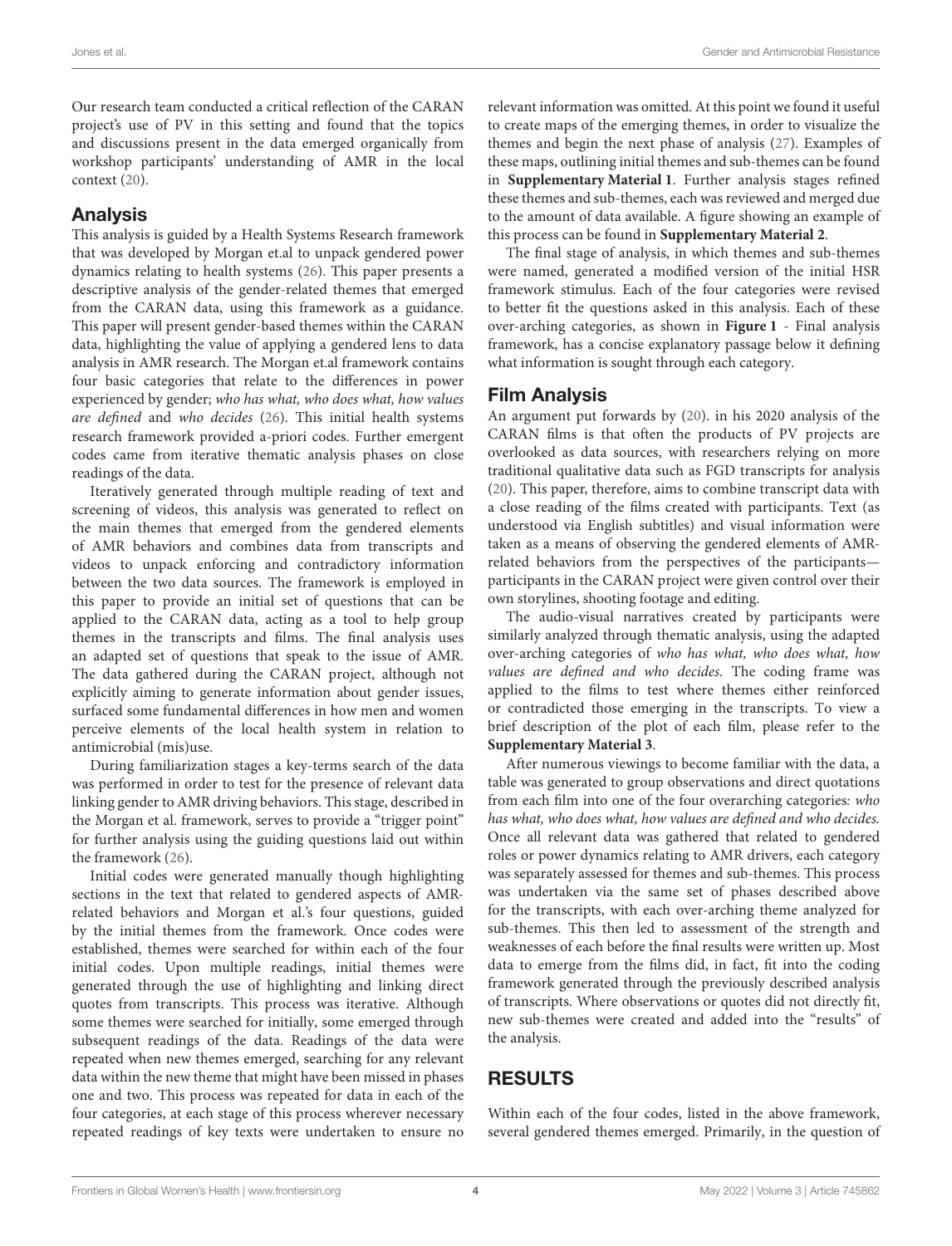

<span id="page-4-0"></span>"who has what" key themes of knowledge and access emerged, with sub-themes developing within each of these. When asking "who does what", key gendered themes of self-care and childcare emerged. Within the question "how are values defined" the key emergent gendered themes were in beliefs, trust and social norms in childcare. Finally, when asking "who decides" the key themes that emerged were in permission and violence. Each of these questions and the themes that emerged within them will now be unpacked further.

# Who Has What

The two main themes in this category were knowledge and access to facilities.

#### Knowledge/Information

At numerous points, respondents of both genders reflect that women (in particular wives/mothers) are the ones who should/do know about the medicines given to children. Women in both communities have access to Female Community Health Volunteers who provide health information relating to childcare, women also attend locally run mothers' groups. Women are seen as the ones in the household that have been taught about how and when to give children antibiotics, and that they are responsible for receiving and acting upon this information. One male participant states:

P: The mothers have the information about those things. Antibiotics are supposed to be had for about 3 to 5 days. They have been taught that.

In the film "Kususm, a tragedy" we are shown the potential risks if a mother does not follow the guidance of a doctor in caring for her sick child. The mother, who decides to trust in a traditional healer as well as buying antibiotics without a prescription for her daughter, eventually finds that her daughter dies as a result of her choices. The short film highlights key points where the mother could have acted differently (according to medical advice) and therefore could have avoided the death of her child. During the film, the mother is the one solely responsible for the sick child and makes medical decisions on her behalf. The only men in the film are the traditional healer, who visits the sick child and a man (possibly the father) who speaks with the mother at the end of the film to tell her that she was wrong to behave in such a way and has caused the death of her daughter. The film was designed by participants to advise mothers to trust medical professionals with the health of their children and provide a cautionary tale to those considering traditional healers alone as a reliable source of treatment. Here, though, the use of PV as a communicative tool risks perpetuating potentially damaging gendered power dynamics; the mother is held as responsible for the tragedy, yet is less able (by the participants own reasoning within workshops) to advocate for her daughter's health beyond using traditional healers and home remedies. While this video can provide insights into potential cultural norms here, researchers must exercise caution in perpetuating narratives around responsibility and power in these complex issues.

When considering who imparts knowledge, both transcripts and films indicate a gendered divide in depictions of trusted sources of information. Community, primarily maternal, health messages and services are seen to be provided by health posts and Female Community Health Volunteers (FCHV). In the film "TB" a FCHV advises a woman to encourage her husband to visit a health post with a suspected case of TB; this advice is followed and later (when the husband stops adhering to the medicine schedule) the FCHV is asked to reach out to the family to advise them. This trust in FCHVs to impart community, domestic level advice is echoed in discussions during workshops, where participants describe the role of FCHVs as well as women's groups. FCHVs are seen to be trained to give information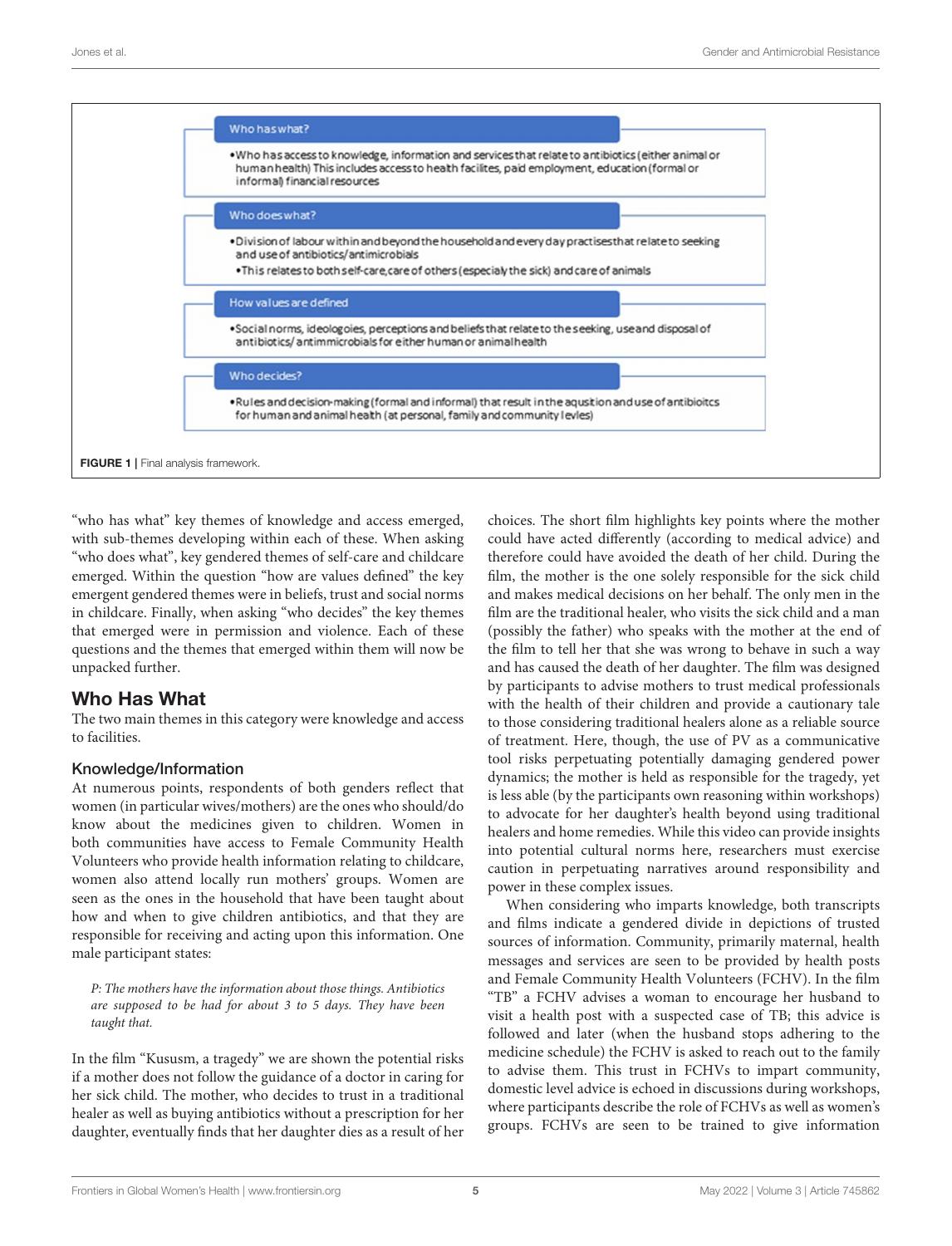to communities, particularly in matters relating to women's health issues. One FCHV participated in the workshops and reflected that she and her colleagues (also FCHVs) often consult with people on matters such as menstrual health, pregnancy and children. Additionally, participants discuss the opportunity to educate community members about AMR through existing groups: women's and mothers' groups are mentioned as a possible avenue for education:

P2: We need to include everyone. The women's group, mothers' group. . .

M1(moderator): When you said facilitator, you are referring to the people in the women's group, mothers' group, sisters' group and other groups as such?

P7: Yes, they meet every Saturday where they give a lot of information.

When depicting more formal channels of health advice within films, however, the trusted sources are most commonly played by men. Veterinarians and doctors are exclusively depicted as male within films and are accepted within films and workshop transcripts as a trusted source of information. These decisions on roles were not questioned within participant feedback sessions, so the motivation for these castings cannot be unpacked here. The casting choices within most films do, though, continue to reinforce gendered stereotypes within patriarchal societies.

#### **Access**

Women have access to support groups that aim to educate women and mothers on basic health topics such as hygiene, participants discuss the opportunity for spreading AMR information through these groups. These groups run in local health posts, participants describe women accessing them with children, after they have completed household chores. Participants describe that men in the community rarely attend health posts, even though they are a free service:

F: People know that they do not have to pay any doctors' fee there [at the health post]. They also know that all the medication that they get there is for free. The doctor comes to our health post on Sundays, Mondays and Wednesdays. Even when they come here for three days a week... We get the women there. However, we do not see men coming there.

F: They do not come.

In discussing health posts, participants reflect on why men access these health posts less than women. A discussion between participants finds that men may feel 'uncomfortable' in accessing health posts:

F: I do not know. Maybe they feel that... We can see that there are a lot of women when we go there. I think that it is why they feel uncomfortable going there. F: There are the Female Community Health Volunteers as well. M: All the health volunteers there are female. I: So would you say that the men are uncomfortable going to the health post because there are a lot of women there? F: Yes, I think so.

In another conversation, one female participant even jokes that men "aren't supposed to go to health posts". This theme does not appear in any films. However, in the film "TB" the male patient attends a health post and the camera shows an allfemale staff behind the desk as well as many women in the waiting area. The predominantly female environment portrayed in the health post reflects the services described by participants within workshops; health posts are staffed primarily by women and therefore primarily serve women. The doctor in the film, though, is male and provides clear advice and treatment for the male patient competently. Here the film, perhaps inadvertently, presents a contradiction to the themes men discuss around health posts within workshops.

While health posts are described as easily accessible to women, transcripts only mention men accessing private health facilities and pharmacists. Within films, most male characters seek health services from private vets and pharmacists, except in the film "TB" where the husband decides to visit with a doctor at the free health post under advisement from his local FCHV. In one interaction between a male and female participant, the man suggests visiting a hospital to seek medical help and the woman assumes that a hospital would be 'too far away' to visit in the first instance. Additionally, one female participant states that:

. . . the women are a bit shy in nature. There are some women that do not step out of their house at all. Some women do not even get on the public vehicles. So, the women are not able to go to the hospitals that are far away and get checked up there. Instead, they go to a health facility that is nearby or even the traditional healers. The women check if there is a medical nearby

Men are often described as seeking treatment and medications from private health services such as hospitals and pharmacies. Men's responses do not focus on distance or cost of treatments sought outside of free health posts, suggesting that they do not experience such barriers to access. Cost as a barrier to accessing health treatments is only mentioned in one of the films (Kusum, a tragedy); a mother is tending to her sick daughter and choses to seek advice from a traditional healer as well as sending another child to buy non-prescription antibiotics from the local pharmacy. When local women advise the woman to take her daughter to the hospital. One woman asks the mother if she has the money to visit the hospital but the mother does not answer.

One male participant describes how health posts are often closed on Sundays, presenting their opening hours as a barrier to access that is not discussed when referring to private pharmacies or hospitals. This barrier to accessing the free health posts is only mentioned in relation to men, suggesting that this issue is gendered due to the typical types of work performed within the family unit.

# Who Does What

The themes of responses in this category are: childcare, self-care practice and types of work (paid work/household work).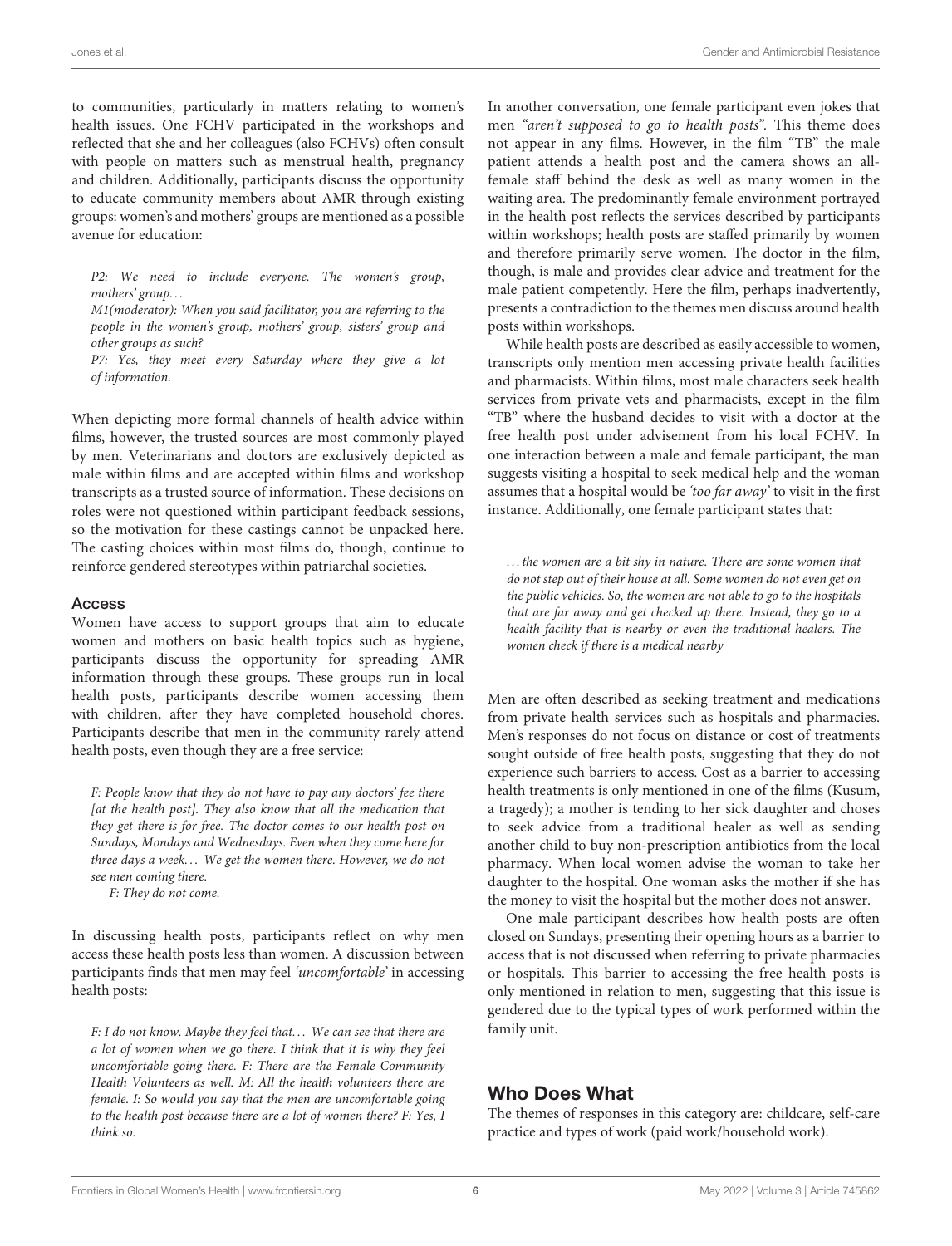#### Childcare

. . . . . . .

Women are expected to provide the majority of care for children, including healthcare. One participant states:

P10: I feel that the mothers need to care more for the children compared to the fathers.

Participants of both genders express expectations that a mother or "housewife" would know how to administer antibiotics to their child, simultaneously male participants describe leaving matters of childcare to their wives. Participants often comment on a mother caring for a child, rather than a father. Participants also comment on mothers/housewives being the reason for any instances of poor hygiene or missed antibiotic doses leading to illness/AMR, reinforcing the gendered roles and power inequalities within some households:

M1:... you said that the housewives take care of the treatment as you mentioned in the previous discussion. . . in your opinion, what are the things that they do or do not do which is causing a rise in the antibiotic resistance?

P10: They do not pay attention to the hygiene of the children.

P1: The number one [reason for illness] would be that the housewives and the family members need to give time to the children. They do not give time.

This expectation is reflected in responses to theoretical situations; participants were asked to take part in an activity called "And So. . . " where a hypothetical prompt is randomly selected for the group and each member takes a turn to add a sentence beginning with the phrase "and so". Each response is supposed to follow from the previous and each prompt described a different scenario relating to AMR. The following examples are given from the activity when the prompt began by asking about what they would do if they had a sick child. Many female responses first refer to home remedies such as hot water and rest. One participant sums up this response as follows:

P2: They do not give them medicines as soon as they see them start having fever, common cold and cough. They give them warm water, turmeric water or cumin water. But if their fever keeps increasing, then they will be taken for a check-up and medicated accordingly. Unlike the adults, we do get the children a check-up before getting them any medicines.

By contrast, when male participants are asked to respond within the same group activity, their responses often escalate quickly toward more formal treatment:

M: My daughter is suffering from sore throat. I do not know what medicines I should get her. F: And So. . . , I got her to gargle her with salt water. M: And So. . . , I took her to the doctors' M: Then I took her to visit a good ENT (Ear, Nose & Throat) doctor.

Later in that same group discussion, one of the male participants expresses the opinion that, should his daughter have been sick in real-life, he would have taken her straight to hospital. One film, in which a mother decides to treat her sick daughter at home using non-prescription antibiotics and a traditional healer, shows a man at the end of the film tell the mother that she should have taken her daughter to the hospital. Each of these points illustrate an inherent contradiction around gendered responsibilities, especially within childcare. Women (particularly mothers) are described as responsible for infection prevention and general wellbeing for children, told that they must react according to medical advice when their child does get sick but are simultaneously less able to access formal healthcare facilities than their male counterparts. Within these conversations, men describe an unwillingness to delay treatmentseeking for a sick child but are not the ones ultimately described by the group as responsible for acquiring said treatment. This contradiction is most clearly illustrated in the film "Kusum a tragedy" and highlights the sensitivity required by filmmakers when supporting communities to present messages to their communities. Care must be taken to ensure that messages are representative of the communities whilst reducing potentially harmful rhetoric around gender.

#### Self-Care Practices

In seeking health-care for themselves, women are described as likely to attend health posts. Female participants state a desire to avoid taking medication (referring mainly to common drugs e.g., paracetamol) wherever possible. One male participant states that women are more likely to follow the instructions given by a doctor when taking antibiotics—echoing the notion that women are more likely to seek medical advice/help at a health post and therefore receive instructions on how and when to take antibiotics. One film does, however, show a female patient visit her doctor having not taken the correct course of antibiotics. In this film, the woman is seen to disregard the advice of the doctor in order to take fewer tablets, the woman in the film states:

I took the medicine you prescribed for 2-3 days, but left as I started feeling better

By contrast, men in the community are described as often seeking the fastest form of recovery. Participants reflect:

F: The men tend to go and directly purchase the medicines that they require... The men, even our husbands, go to the medical and get the medicines that they want. They get the medication without the prescription.

. . . the men tend to search for an alternative that will help them get rid of the health issues as soon as possible. They will demand for medicines that are not prescribed.

Participants state that men are likely to seek antibiotics without prescription and that they are seen as wanting to speed recovery due to being busy with work. In the film "pharmacy" a man is shown to become agitated by a pharmacist who refuses to sell him antibiotics without a prescription. The man, even after being told it can be harmful to take antibiotics without a prescription, tells the pharmacist: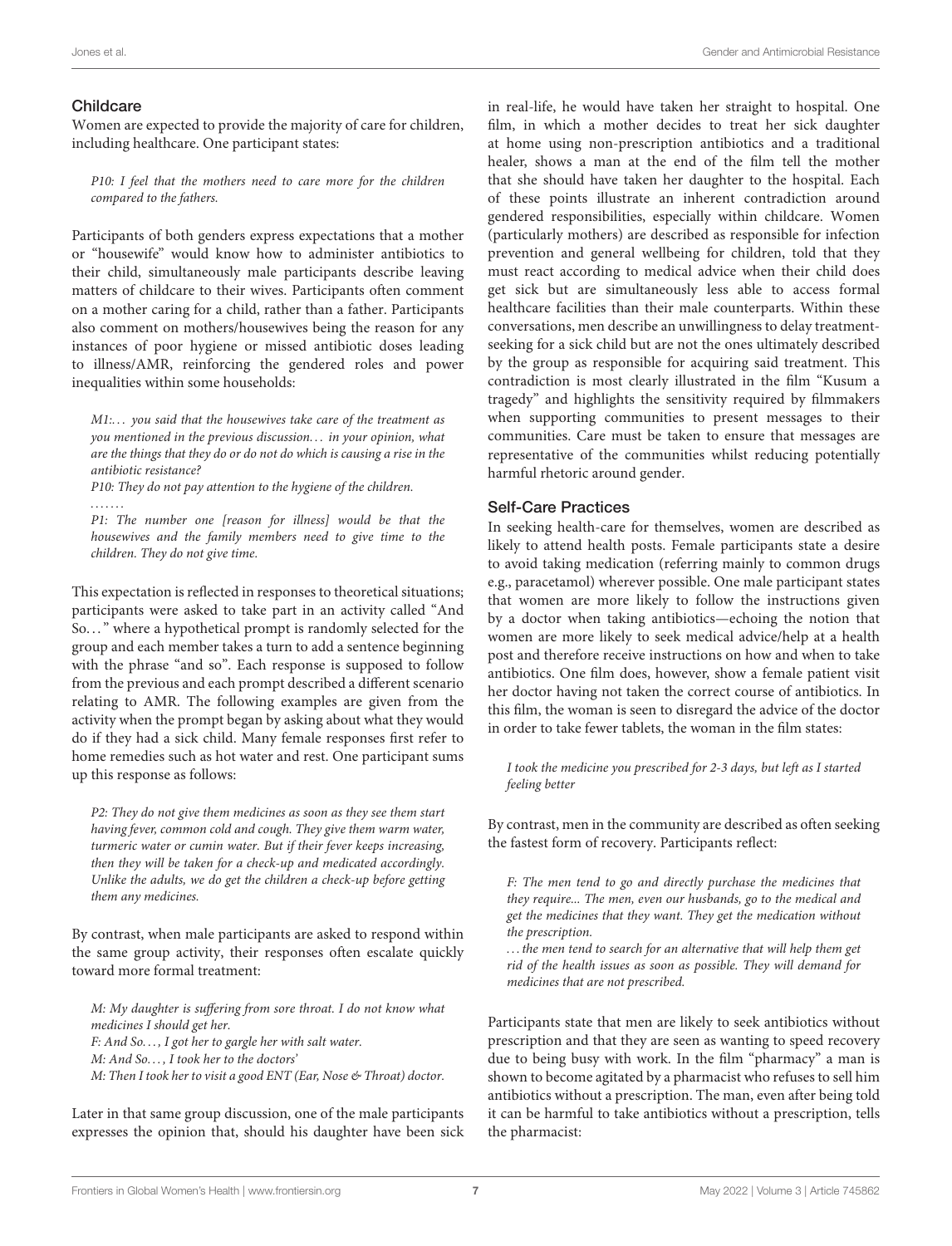(speaking angrily) if you have this medicine, please give it to me. If not I'll buy it somewhere else..... If you don't give the patients their desired medicine then what is the point of coming here? (the pharmacy)

The films are presented alongside short interviews with the participants, in these interviews participants are asked to reflect on the messages they wanted to share as well as the filmmaking process. In their interview, participants who made the film "pharmacy" quoted above, describe the situation depicted to be "common in the community".

#### Types of Work

References to work for women are mostly based around housework. Women attend health appointments once their household chores are completed. Female participants make reference to completing household chores within group activities such as the "and so" game where participants generate a scenario; referring to sweeping, cleaning and cooking as part of their responses. One participant at a FGD after viewing the films at a showcase event reflected that women in the community may have struggled to attend the community film screening event:

P3: I think some people might have been stuck in some personal workload. Mostly female are required to do laundry and help their children in cleaning up during Saturday and that also might had been a reason to become unable to make it to our screening.

Reinforcing ideas of patriarchal gendered norms at the household level, many women within films are shown when working around the household, multiple films depict women as completing household chores and typically women in each film speak less than their male counterparts. In the film "Agriculture", the main character's wife only appears on-screen to offer her husband food and bring him tea. Women are seen, in the film "Kusum, a tragedy", gathering to talk at a small tap outdoors as they collect water in buckets. The film "TB" presents multiple scenes where a woman is preparing food at home when talking to her husband about his health. In the film "Antibiotics in Agriculture" local farmers are interviewed about practices on their farms, footage shows many scenes where women are tending to plants and animals around the farm as well as preparing food for animals. Finally, in the film "Doctor's Advice" a woman is attending a doctor's appointment, the woman describes how she is responsible for tending to the chickens at home. She then leaves her appointment by saying:

#### OK I will take my leave now, I have chores to do at home

There are no references to men completing household chores. Men are referred to as having paid work; work that generates income rather than work completed around the home. In the films where the men are farmers, they are generally shown to be completing tasks such as administering medications, speaking with vets and selling products from animals. One female participant reflects:

F: The women go to the health post or the nearby health facilities after they complete their household chores. But the men usually go out [of house] for their work. M: Yes.

One man refers to women working in an office space that suggests women's ability to leave work early in order to look after family members, with an emphasis on it being normal that a female colleague would leave early for a health appointment or to visit their parents. At another point a female participant speaks of "educated women" that might work in offices and therefore buy their own medicines and antibiotics from pharmacies. However, she reflects that they are not as common-place as housewives.

### How Are Values Defined

The main themes in this category relating to antibiotics and antimicrobials are beliefs, perceptions and social norms around childcare.

#### **Beliefs**

A notable gendered difference in beliefs arises here around what is the best method of treatment. Women's responses, as stated in previous categories, are based in herbal remedies and traditional healers. Participants state numerous times that women seek these treatments as an initial intervention for both their own health and for their children. One participant states:

M: Women tend to have first priority towards the traditional healers. They have such a mentality that going to the big hospitals, visiting the doctors and taking the medicines that they have prescribed has not helped their children get better immediately. That is usually because the doctor starts them off on a low dose of medicines. The women think that they need to go to the traditional healers to see any kinds of improvements in health. About 90% of women have such a mind-set.

The film "Kusum, a tragedy" shows the story of a mother and sick daughter; the mother chooses to trust in the advice of the traditional healer despite other women telling her that she should take her daughter to the hospital. The storyline reflects the view that women tend to see traditional healers as a good initial response; the mother believes that the traditional healer will help her daughter and if she sees no improvements will then take her daughter to the hospital. The seeking of help from traditional healers, in this film, is presented as problematic and a contributing factor to the death of the child. The use of traditional healers, though, might not always have a negative impact on AMR. Here, again, we identify an area of nuance that should be handled carefully by any researchers in this field.

In a conversation during a workshop, female participants discuss an aversion to seeking medicine when they are feeling unwell:

F: No, I do not ask for it.

F: Neither do I. [Laughing]

F: I try home remedies whenever possible. I try not to use medicines. I do not even take a paracetamol. That is why I do not have any such issues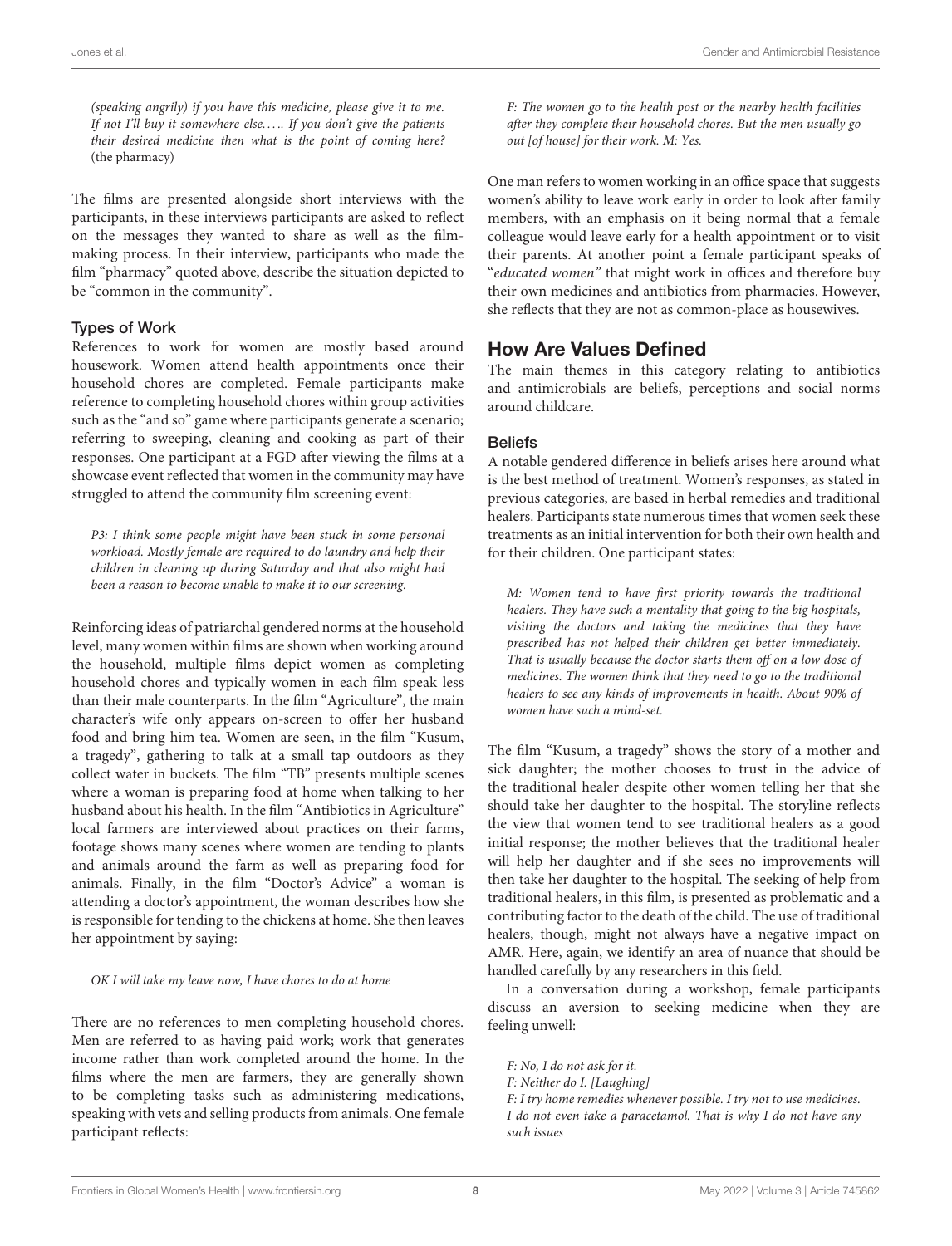In a discussion about the difference between men and women's responses, one participant describes a belief in traditional healers from women in the community, where men tend to rely on hospitals or doctors:

M: If the suggestions and the medication that the doctors provide is not working for the patients immediately, then the women want to automatically go to the traditional healers. But 99% of the men think that they have to go to the health facilities and hospitals for a check-up instead.

In multiple discussions both male and female participants describe a male response to sickness that leans toward seeking "strong" antibiotics as an initial treatment for any illness. Participants describe men as wanting to feel better very quickly, and that they feel as though they need to get better fast in order to work:

M: ... I feel that the men have such a mentality which makes them think that they might have to go out somewhere immediately. So, they want to go to the medical and have a medicine or antibiotic that gives them fast relief.

F: They feel that they need to go out fast which is why they need to get better soon.

M: That is the reason why most of the men go to the medical instead.

This sense of males being busy is reflected in parts of some films. When asked why he did not attend his full course of medication, the main character in the film "TB" states that he was too busy with work. In the film "Agriculture" footage follows the story of a male farmer seeking veterinary treatment for his sick cow, both the man and vet (male) are ostensibly too busy for a home-visit to assess the cow. Consequently, antibiotics are given inappropriately.

#### **Perceptions**

Following on from the previous theme, a typical male perception of health posts is negative; most male participants describe a level of distrust in the quality of treatment given there. Male participants frequently describe medicines that are freely available at health posts as being too weak to work properly, the staff that work at health posts as not being competent or focussed, and taking time to engage with them as simply delaying their accessing of effective treatment. One FCHV describes a common situation she experiences in her role:

F: They (men) think that we do not understand or we do not have the medicines which is why we did not give them. M: They want all the medicines immediately.

F: If we tell them they are not supposed to have that medicine, then they assume that we are not giving it to them because we do not have it. Then, they choose to go to another pharmacy where they can get it.

This is echoed implicitly in the film showing a FCHV approaching a wife about her sick husband rather than directly approaching the sick man himself.

This distrust of health posts is combined with a trust of pharmacists, and staff at the pharmacies. On multiple occasions, male participants express concerns that doctors might not be giving the correct dosage for a particular illness, that nurses might not follow a doctor's instructions or that the free antibiotics at the health posts are less effective than those that can be bought at pharmacies. When discussing pharmacies (sometimes referred to as medicals in workshops and FGDs) male participants seem to perceive them as generally trust-worthy and reliable:

P1: We do have capable people at the pharmacies who can identify when the patient is suffering from fever or common cold or cough. P10: That is right. I am also saying the same thing. [Audible external noise of mobile phone ringing] P1: They know that much. P10: They know more than that. They are even senior than the doctors. The is a person, his son, at the medical [pharmacies] has much more knowledge about the medicines. You will find that there is a crowd of people that get to the pharmacy [to get medicines] every day. But they do not go to get checked by the doctor.

If a negative statement is made by a female participant about a health post, it is relating to a practical issue such as lack of medication or long queues. There are no examples of female participants making statements about the strength of antibiotics given at health posts, or that they fear receiving poor treatment.

While men are perceived to be active in pursuing antibiotics without prescription, women are seen to follow instructions. Participants described how women, when they do receive antibiotics from a doctor, are likely to follow directions:

F: The women follow exactly as per the suggestions. I1: Are you telling me that the women follow what they are told when it comes to the number of times and the number of days that they need to take their medicines. They do it completely? M: Yes. It might not be true for the men.

This narrative does, however, contradict the storyline presented in the film "Kususm, a tragedy" where a mother ignores the advice of her friends to seek medical attention for her sick daughter and instead decides to buy non-prescription antibiotics. Additionally, the film "Doctor's Advice" shows a woman seeking help from a doctor after having stopped a previous course of antibiotics prematurely. Workshop participants, during one conversation about gendered trends in antibiotic seeking behaviors, described how these behaviors should be attributed to individuals rather than to genders:

M1: Suppose the men go to the pharmacy instead of the doctor and take their medicines. And let us assume that the women tend to go to the doctor and only take the medicines that they have been prescribed. Do you think that there is such a mind-set or not? Do you see that in practice here?

P2: No, there is not a mind-set as such.

P4: No, there is not. People do not have such mind-set when it comes to diseases.

P10: It also depends upon the husband and the wife. There are some couples that fight with each other. [Participants laughing]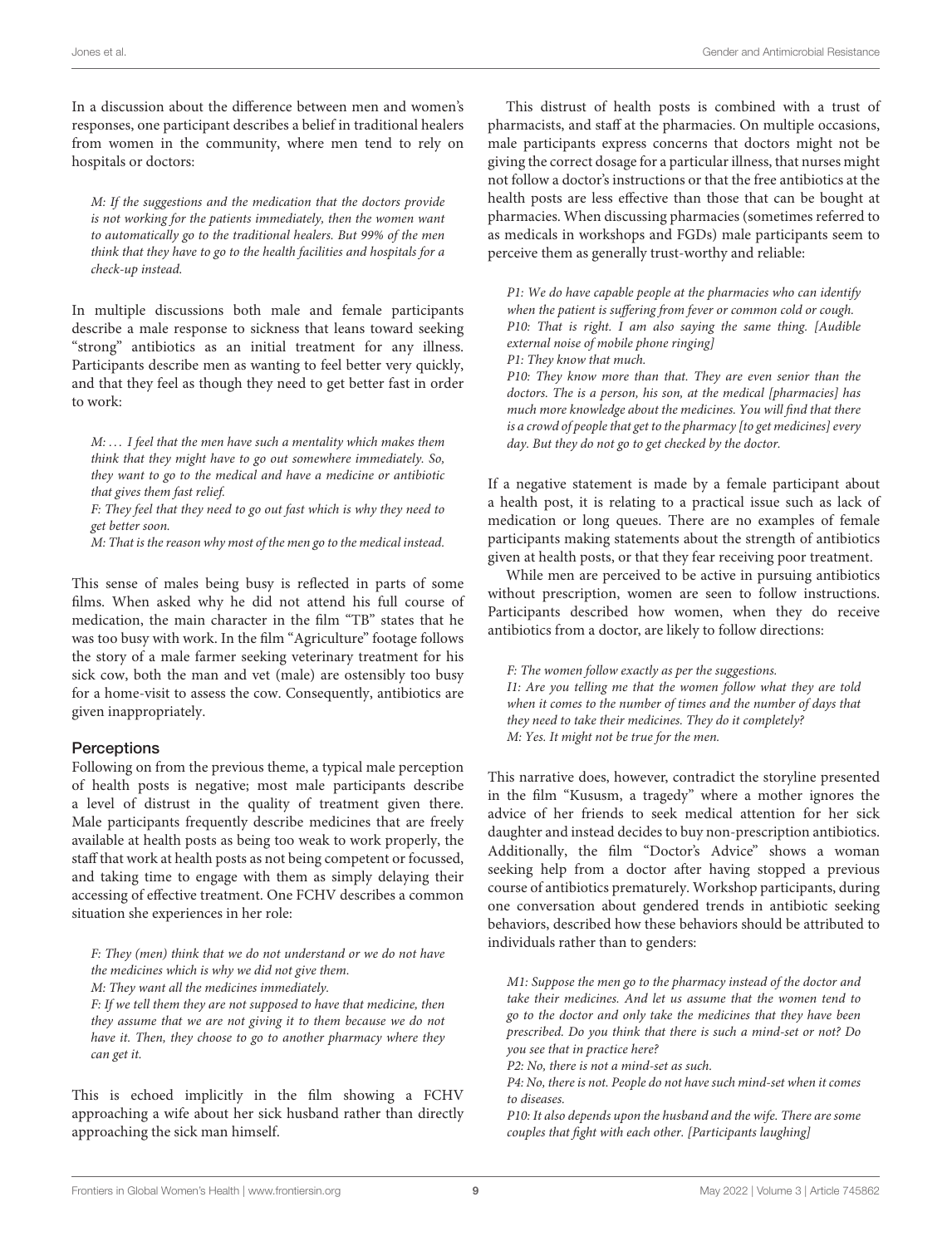Participants agreed, on this occasion, that health behaviors cannot be generalized by gender alone. Other demographic factors such as socio-economic status, location, employment status may influence the decisions made by an individual seeking antibiotics more than gender, more research in this area should focus on the intersectional nature of decision making in this area.

#### Childcare Norms

As with the category of "who does what" it is clear that the social norm experienced by participants is that most childcare is the responsibility of the mother. Participants, at various intervals, described that knowing the medications for a child is the mothers' responsibility. Similarly, participants made statements such as:

GK: The thing is that the mothers care more for their children than the fathers. P10: Yes, they do.

P10: Even our fathers were very careless with our health. The mothers on the other hand care a lot for their children P10: I feel that the mothers need to care more for the children compared to the fathers. M: No. The father does not have the medicine in it. [Laughing] The

father simply gives the same medicine to the son.

These statements, documented in separate workshop transcripts, indicate both the social expectation that mothers care for their children and that the fathers are less responsible. Participants mention many times that the mother is the main family member to care for a child's health—with male participants describing how their wives handle medication for their children.

# Who Decides

The themes arising in this category were: permission; the seeking/giving of and violence.

#### Permission

Female responses within workshops and focus groups in this category referenced a need for seeking permission from a husband in order to seek health facilities and/or medication. The role of the female, as discussed in the workshops, is as subservient to the man and as a primary caregiver to children, these roles are also presented in multiple films where women are shown as caregivers who perform household tasks. It is impossible to know, from a small participant group how applicable this sentiment is to the wide population. More research, that focuses on the specific experiences of different genders in relation to health-seeking behaviors is needed. Participants acknowledge that women make up a part of the workforce in paid jobs. However, they are not described as the norm during workshops or in films. Interestingly women who work in paid jobs sometimes display the same behaviors as men when seeking antibiotics from pharmacies without prescriptions:

P3: some of the women who are educated and go to work in the afternoons usually go to the medicals [pharmacies] on their own and buy the medicines that they need to take. But most of the women are dependent upon their husbands.

As above, in the theme of "perceptions" participants seem to suggest that intersectional issues impact decision making, and that these decisions are not based in gender alone. More research is needed to explore the intersections of gender with other demographic factors in understanding the reasons for AMR driving behaviors at the community level. While working women may have autonomy over their own health-seeking behaviors, the participants mostly describe a more traditional setting where husbands work and wives look after the home and children. In this dynamic, participants reflect that husbands decide on the means of getting medicines for their wives:

P3: ... Some of the husbands tell their wives that they should stay home as they are suffering from fever. Instead of taking them for a check-up, he brings home the medicines directly. . .We tell them that they need to go to the health facilities. Then, they reply that their husbands have asked them to stay home. They have even told me that they do not bring them the medicines sometimes. I have seen a lot of such cases. And we tell them that they should take the medicines only after they have had a check-up. But they will go for a check-up only if their husbands were to take them there.

Though this is the account of one participant only, it is worth noting here that the transcript states a general agreement from all participants with this statement, suggesting that this is in fact the norm for this community. This sentiment is echoed in another workshop transcript where one female participant states:

P7: We do not get to go out of the house whenever we want.

There is a suggestion, from one male participant, that this idea of instruction or giving permission informs approaches to the healthcare of the children also:

P10: There are separate doctors for children. The husbands tell their wives to take their children to the doctor on time and get a check-up before giving them any medicines.

Within discussions around permission, participants reflect on the potentially violent consequences for women who do not fully comply with their husband's wishes. In a jovial and conversational tone (transcript denotes laughter at points in the conversation), participants talk frankly about men beating their wives should they ask for medicines:

P3: Their husbands come home from work in the evenings. And instead of bringing them medicines, they tend to beat up their wives.

This conversation, relating to a known member of the community, ends in communal laughter. Another conversation between participants suggests the common-place nature of violence between married couples:

P3: Instead of bringing her a medicine, he beats her.

One participant, a FCHV, even states that women who have been allowed to seek health appointments are often accompanied by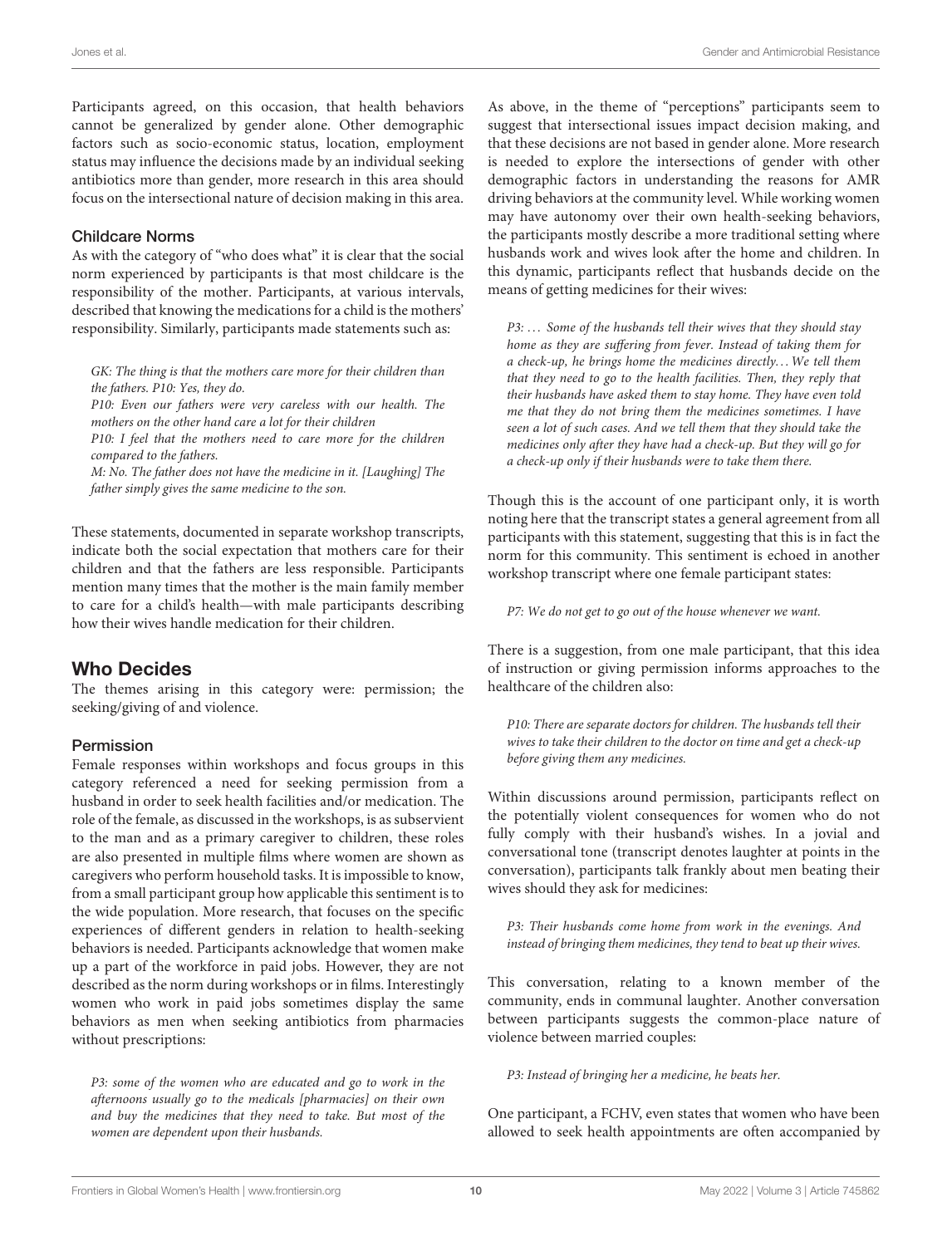their husbands and are unable to speak freely about their health needs. She relays that:

... as Soon as I Leave, Their Husbands Will Beat Them Because of the Things That They Discussed With Me. We Have Seen That Happen as Well. I Go to Everyone's Homes so I Know Everything About Them.

A sub-theme of influence emerged when viewing both transcript and film data together. Most discussions of power and decision making in the household (as shown above) display strong patriarchal norms. In one instance, in the transcript data; a male film-screening audience member discusses how his daughter persuades him to attend a doctor's appointment for a health condition. This type of behavior is only noted once:

P1: ... When I developed this skin issue [Referring to his skin rashes on his face], my daughter told me I myself was neglecting my skin issues despite being part of this informative program. So, I promptly visited hospital yesterday. [laughing]

The participant suggests that his behavior was influenced by his daughter; instead of ignoring the issue and/or misusing antibiotics to treat it, he agreed that it would be beneficial to visit a hospital. The shared knowledge gained through the showcasing event, in his view, held him more accountable to his family members. This, though, could be argued to continue a current power dynamic within patriarchal families. In future studies, it would be useful to know if any similar influences were experienced with female audience members.

The film "TB" also shows the influence a woman has on her husband's health behaviors. When a FCHV hears that a man is sick, she chooses to speak with his wife who asks him to visit the health post for testing and treatment. Later in the film, when he has prematurely stopped taking his TB medication, it is his wife who is instructed by the FCHV to have him re-visit the health post. Finally, at the end of the film, the wife reminds the husband that it is time to visit the health post for his daily medication (antibiotics), at which point he leaves the home to visit the health post. Although not directly discussed in the film, it is clear that the wife is influential on the health behaviors of her husband.

# **DISCUSSION**

The results from the CARAN data provide an insight into gendered power dynamics in relation to AMR-driving behaviors and raises multiple areas of interest for future research. In this process, though, is the potential to reinforce and reproduce potentially harmful narratives around gender roles in relation to AMR.

The inclusion of films as a data source enriched the available data for analysis, sometimes presenting contradictory messaging to that present in workshop activities that would not have been found if analyzing transcripts alone. A strong example of a contradiction can be seen when comparing workshop discussions to the messages in the film "Kususm, a tragedy". In workshops, participants often discuss barriers to healthcare that women face, alongside a typical power dynamic that diminishes women's ability to make health decisions [\(28\)](#page-13-25). However, when the child in the film "Kususm, a tragedy" dies, this death is presented as the fault of the mother alone and not as a discussion on wider social factors. Workshop discussions presented men/husbands/fathers as the primary decision makers in a household and women as the more "submissive" in the decision-making process [\(28\)](#page-13-25). Participants chose to relay a cautionary tale to women, even though they themselves identify men and fathers as the ones with the authority to make decisions. Future research should seek to identify and address contradictions in the roles and responsibilities of each gender in relation to AMR drivers; asking questions around whose responsibility it is to ensure the safe and appropriate access to antibiotics for children, who should take responsibility for the health of a child and hoe reliable different sources of health information are (i.e., health posts, pharmacies and traditional healers).

Future research should also carefully consider the messages presented in films from a gender-sensitive perspective. While researchers should not push participants toward specific content, it is important for researchers to consider the impact films could have on both AMR and gendered power dynamics within their chosen communities.

In representing stories which they felt relevant to their communities, participants relayed information, sometimes unconsciously, about the role gender plays in every-day antibiotic use and misuse. For example, where participants chose to show women collecting water from a shared tap or when farming practices were only discussed by men (even though women were shown to be conducting animal-rearing chores around a farm). Researchers could, in future projects, place an emphasis on unpacking gendered messaging and gendered norms with participants during the development of their films.

When considering who has access to which facilities, gender plays a huge role. Women tend to only have access to local and free health posts while men have a wider selection of options; pharmacies, hospitals and doctors seem to be the male preference. Arguably, this difference in access has both negative and positive repercussions on AMR-related behaviors for both genders. Women, who are only able to seek help from health posts, are more likely to receive antibiotics only when needed and have more regular access to support and information through groups run by FCHVs etc. Although this is, of course, dependent on the level of training, staffing and medication available at their local health post [\(29\)](#page-13-26). Studies across Nepal suggest that uptake in these services increases when community members view services as high-quality, particularly when the health post is located within the community [\(30\)](#page-13-27) and have lower waiting times and overcrowding issues [\(31\)](#page-13-28). The support groups and established health facilities act as a potential means to disseminate AMR information, studies suggest that uptake in services is increased when outreach workers (such as FCHV's) interact with communities routinely [\(30\)](#page-13-27). However, women's inability to seek paid medical help without express permission from their husband limits access to medications that might not be freely available at a health posts (participants discussed a tendency for health posts to run out of essential medication).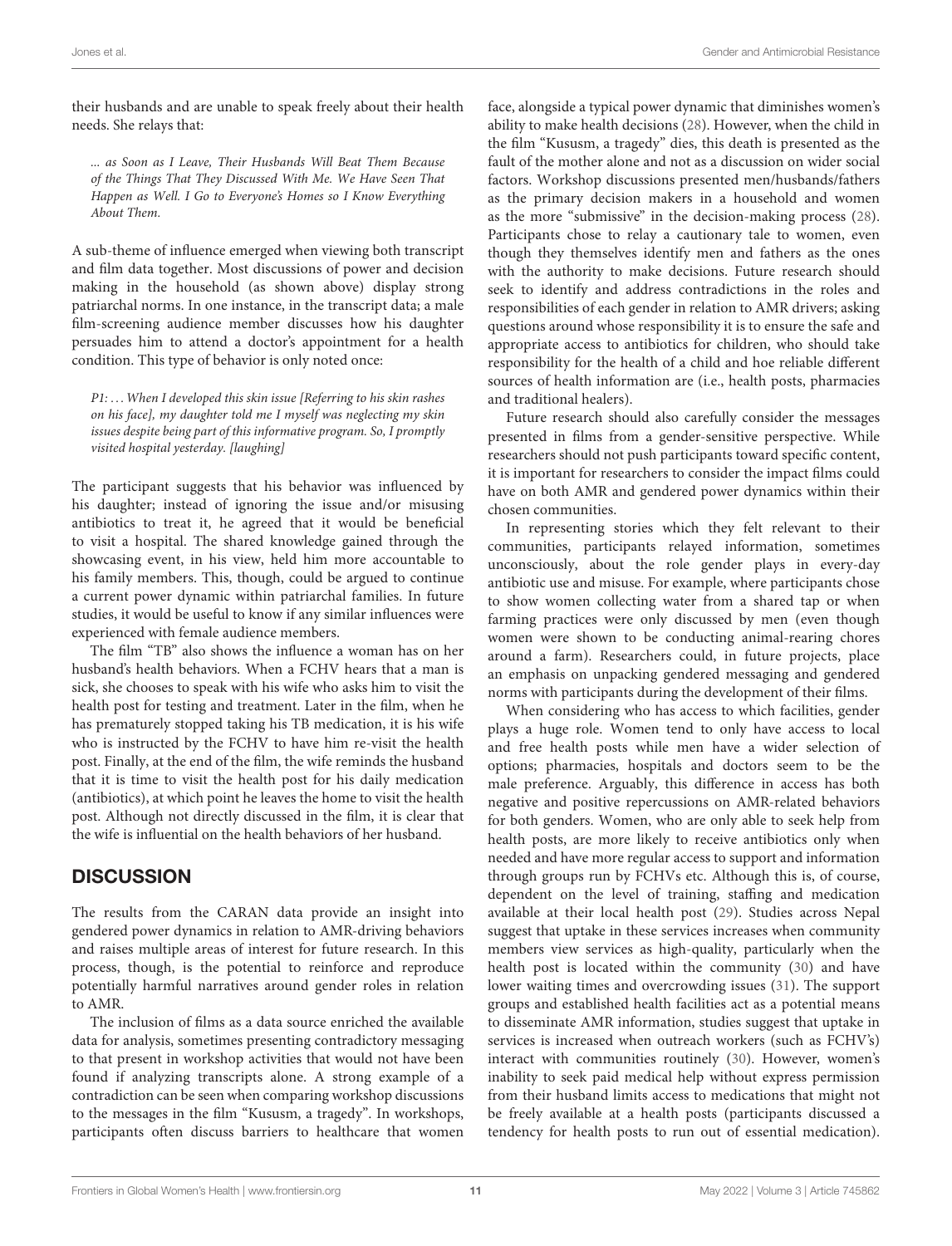Men, who are unlikely to attend health posts, are potentially at risk of misusing antibiotics both for themselves and for the animals they care for. Men do not need permission to seek medicines from a pharmacy and have been seen to pressure health staff into providing "strong" antibiotics in order to "get well quickly". However, men having agency to seek hospital treatment for an illness might make them more able to access appropriate types and strengths of antibiotics when needed. While male participants in this study view accessing strong antibiotics from a pharmacy to be beneficial and efficient, it would be impossible to know if they are accessing safe doses of appropriate antibiotics when not receiving a prescription from a trained health professional. Studies on the prescription patterns of antibiotics by pharmacists in different LMIC settings found that, while pharmacists are often aware of the issue of AMR and the role of over-supplying antibiotics has on AMR, this awareness did not lead to a reduction in the overuse of antibiotics [\(32\)](#page-13-29). Private pharmacies in Nepal do not keep routine information on patients [\(24\)](#page-13-21), meaning it would be impossible to know if the prescriptions were accurately dispensed and/or adhered to by the patient. The discussion around men requiring "strong" antibiotics is an area that should be unpacked further in future research projects. Where male participants describe medications at health posts to be "too weak" to heal themselves, it raises questions around what community members perceive to be a strong or weak medication, as well as perceptions on who requires either stronger or weaker antibiotics and why. Further probing of these topics in future research projects could provide insights into the motivations of seeking stronger antibiotics from pharmacies and potentially identify areas of education for communities on how and why stronger antibiotics are used.

It is interesting to note, on the point of access, that women who engage in paid work are seen to behave in similar ways to men regarding antibiotics—buying directly from a pharmacy without a prescription. More focus on the nuances in the gendered experience across other intersecting factors such as age, employment status, education, socio-economic status, religion etc. are needed to better understand which factors are most influential on the behaviors that impact AMR at the community level.

Following from the point of permission-seeking, participants discuss the presence of violence within households. Women are expected to seek permission from their husbands before seeking health treatments and are unable to visit hospitals or pharmacies due to either their location or cost. Wider research into maternal healthcare access for women in Nepal suggests that factors such as women's low decision-making power within the household reduces access to essential services for some women [\(33,](#page-13-30) [34\)](#page-13-31). Some participants discuss husbands reacting violently when their wives have not sought permission to get medicines, or if they have spoken too freely with health staff. This worrying behavior impacts women's access to appropriate medical treatments and antibiotics. These topics were not touched upon within films, perhaps due to their sensitive nature. Additionally, as one FCHV describes that women often attend appointments accompanied by their husbands, it could indicate that some women are having to wait to seek health appointments and treatments until their husbands are available. It is important, however, to consider the opinions of participants who see these responses as more individually driven than by gender. More research is needed to know the extent to which we can generalize these responses to wider gender groups, rather than only in this community group.

It is, perhaps, unsurprising that the participants consider childcare to fall under the responsibility of the mother. Parenting is typically considered a female role within a family; evidence suggests that parenting skills are more socially constructed than biologically predetermined [\(35\)](#page-13-32). Participants, in their attitudes in this area, reflect the wider discourse surrounding typically female roles within patriarchal societies and families; women undertake unpaid caring roles around the home before seeking employment [\(36\)](#page-13-33). Furthermore, female participants seem to have a practice-based response to caring for a sick child, where male participants seem to escalate quickly to expert interventions. Considering this point from the perspective of power dynamics, the female behavior of relying on home remedies for a sick child could be seen as an indication of their level of authority in the home. It could also suggest that the male perspective, in the same category, of going directly to the hospital/doctor for a sick child is indicative of the point at which they become involved in a child's health. In the scenario given by a male participant, the role of his daughter was as an influencer to his behavior—she referred to their experience of having learned about AMR via a showcasing event and it made him visit a doctor where he might not have previously. It is an outlier in the data as this does not seem to be experienced by any other participants, however it could be a sign of the importance of shared learning; a daughter can become a decision-maker in the house if all are educated to the same level. It is, however, difficult to draw conclusions from such limited information. More must be understood about these family dynamics and what could be the vehicle to promote better household equality.

Social norms differ between genders when looking at AMRrelated behaviors. Among participants, normal behavior related to health-seeking for women is based in avoiding medication and opting first for home remedies and traditional healers. This is directly reflected in an earlier study in Nepal that found, when considering treatment for TB, women are more likely to first seek treatment from traditional healers and therefore delay their diagnosis and treatment course [\(37\)](#page-13-34). This behavior pattern is recognized in studies into health-seeking behaviors in Bangladesh; sick women from multiple types of households were less likely to seek healthcare than men [\(38\)](#page-13-35). This does, however, differ from evidence in other areas of the world that indicates women are typically more likely to seek out the help of a health professional than men [\(39\)](#page-13-36). There is a need for further research into the motives behind health-seeking behaviors in relation to AMR.

# **CONCLUSIONS**

The CARAN project provides insights into how the gendered power dynamics of these communities may influence AMRrelated behaviors. In illustrating current power dynamics within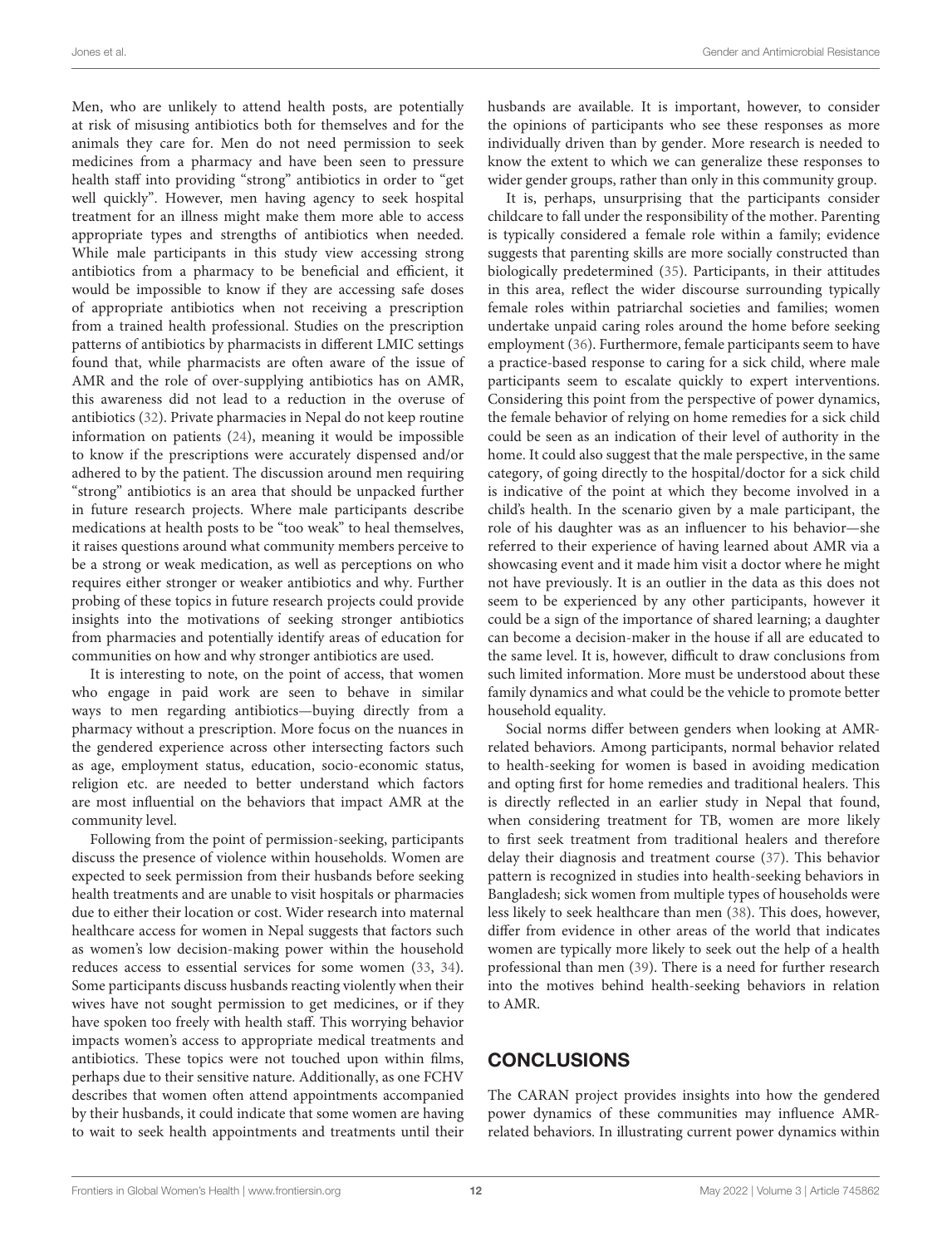communities and not challenging them within films, the messages within films were (unintentionally) reproduced and reinforced. The films produced by participants within the project also illustrated Responses from participants suggest that experiences of the local health system are heavily gendered at all levels; gender influences who has and does what, how values are refined locally and who decides on issues related to health, especially in relation to seeking antibiotics. When considering this through the lens of AMR, it is important that we learn more about these power dynamics and how to balance them to reduce AMR-driving behaviors. Future research, focussed on gender from the outset, should probe further into issues of gender-based inequalities that relate to the access and use of antibiotics as well as typical roles within the household. Specifically, research is needed to identify and unpack potential AMR-driving behaviors such as the beliefs held around the need for "strong" antibiotics, how permission-seeking behaviors impact women's and children's health, and what wider socioeconomic factors should be considered in AMR messaging.

CARAN also highlights potential routes for disseminating appropriate AMR information through well-established and trusted networks. Negative behaviors that drive AMR at the community level occur in both male and female community members, ideally information would be disseminated equally to all within a community. However, participants identify women's groups and mothers' groups as a means to spread AMR information and show films to raise awareness and change behaviors. This information, once delivered via women's groups, has the potential to reach and influence men within those communities indirectly. Women are, though, described as having less autonomy than the men in their families and communities therefore potentially less able to act on the information shared within these groups. More research is needed to establish the feasibility and impact of disseminating AMR information via these existing groups and networks.

This analysis identifies multiple areas of the health system that must be researched through a gendered lens when considering AMR drivers. Contradictions in responses provide an opportunity to identify possible areas of focus for later research—access, childcare, decision-making etc. Given that these contradictions appear most strongly when comparing films to workshop transcripts, this analysis highlights the value in considering community-produced films as valid and rich data to be analyzed alongside traditional transcript data. Researchers in future PV projects that focus on health issues should consider films as part of the dataset. Researchers in future projects should, though, carefully consider the implicit and explicit messaging included within films and aim to unpack these gendered norms with participants during workshops. Future work that centers gender from the early planning stages could aim to identify where participants reproduce harmful narratives and use those opportunities to discuss potential alternatives that still share their chosen messages.

During this process of analysis on the ways participants both view and chose to represent their own gendered experiences relating to AMR, it became clear that there is a need for a strong focus on gender within these projects. Researchers must critically reflect on the ways that AMR messaging is shared; messages that are locally appropriate that neglect to consider nuances around locally held traditions and power dynamics have the potential to reproduce potentially harmful gendered stereotypes. Placing gender as a central focus within PV in AMR projects could promote equity within the research process and in the messages shared within films.

# DATA AVAILABILITY STATEMENT

The data analyzed in this study is subject to the following licenses/restrictions: Analysis of the original data set is ongoing. Data from the original project may be made available upon request. Requests to access these datasets should be directed to hs17naj@leeds.ac.uk.

# ETHICS STATEMENT

The studies involving human participants were reviewed and approved by Faculty of Arts, Humanities and Cultures Research Ethics Committee University of Leeds. The patients/participants provided their written informed consent to participate in this study.

# AUTHOR CONTRIBUTIONS

All authors listed have made a substantial, direct, and intellectual contribution to the work and approved it for publication.

# FUNDING

The original CARAN project, and the publication fees for this manuscript have both been funded through the Global Challenges Research Fund, Grant Number AH/R005869/1.

# SUPPLEMENTARY MATERIAL

<span id="page-12-2"></span>The Supplementary Material for this article can be found [online at: https://www.frontiersin.org/articles/10.3389/fgwh.](https://www.frontiersin.org/articles/10.3389/fgwh.2022.745862/full#supplementary-material) 2022.745862/full#supplementary-material

# **REFERENCES**

- <span id="page-12-0"></span>1. IACG. No time To Wait: Securing the Future from Drug-Resistant Infections. online: World Health Organisation. (2019). (accessed May 1, 2021).
- <span id="page-12-1"></span>2. WHO. Antimicrobial Resistance online: World Health Organisation. (2020). Available from: [https://www.who.int/news](https://www.who.int/news-room/fact-sheets/detail/antimicrobial-resistance)[room/fact-sheets/detail/antimicrobial-resistance](https://www.who.int/news-room/fact-sheets/detail/antimicrobial-resistance) (accessed May 1, 2021).